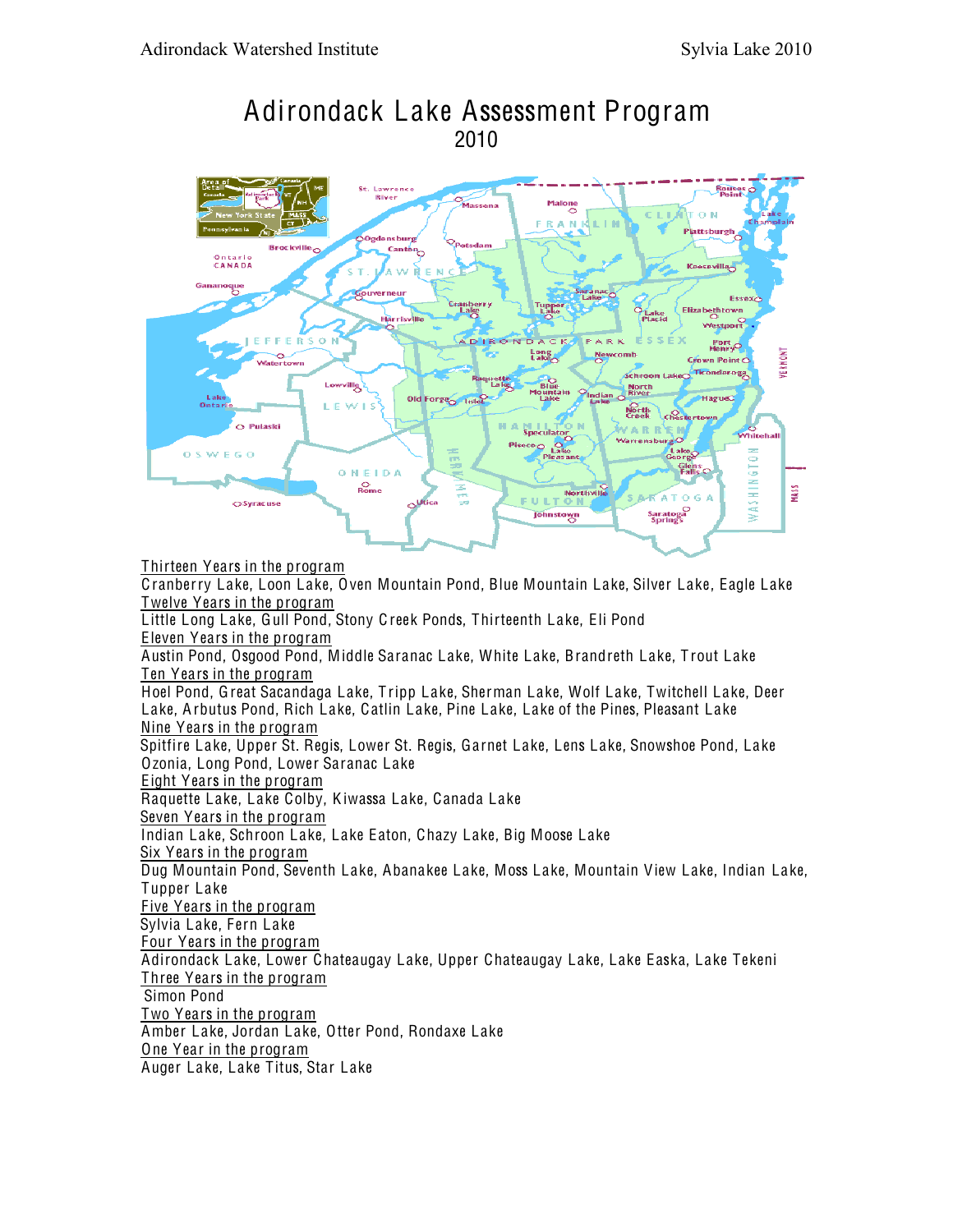## Adirondack Lake

## *Assessment'Program*

## **Sylvia Lake**

## **Summer 2010**

*January'2011*

## **Author**

**Michael De Angelo** 

## **Project Participants**

#### *Michael De Angelo, Environmental Chemist, Aquatics Director of the AWI*

Cory Laxson, Research Associate, AWI Elizabeth Yerger, Laboratory and Field Technician, AWI

## Prepared by:

The Adirondack Watershed Institute at Paul Smith's College P.O. Box 244, Paul Smiths, NY 12970-0244 Phone: 518-327-6270; Fax: 518-327-6369; E-mail: mdeangelo@paulsmiths.edu

## Program Management by:

Protect the Adirondacks! Inc. P.O. Box 1180 Saranac Lake, NY 12983 E-mail: ALAP@protectadks.org

© The Adirondack Watershed Institute 2011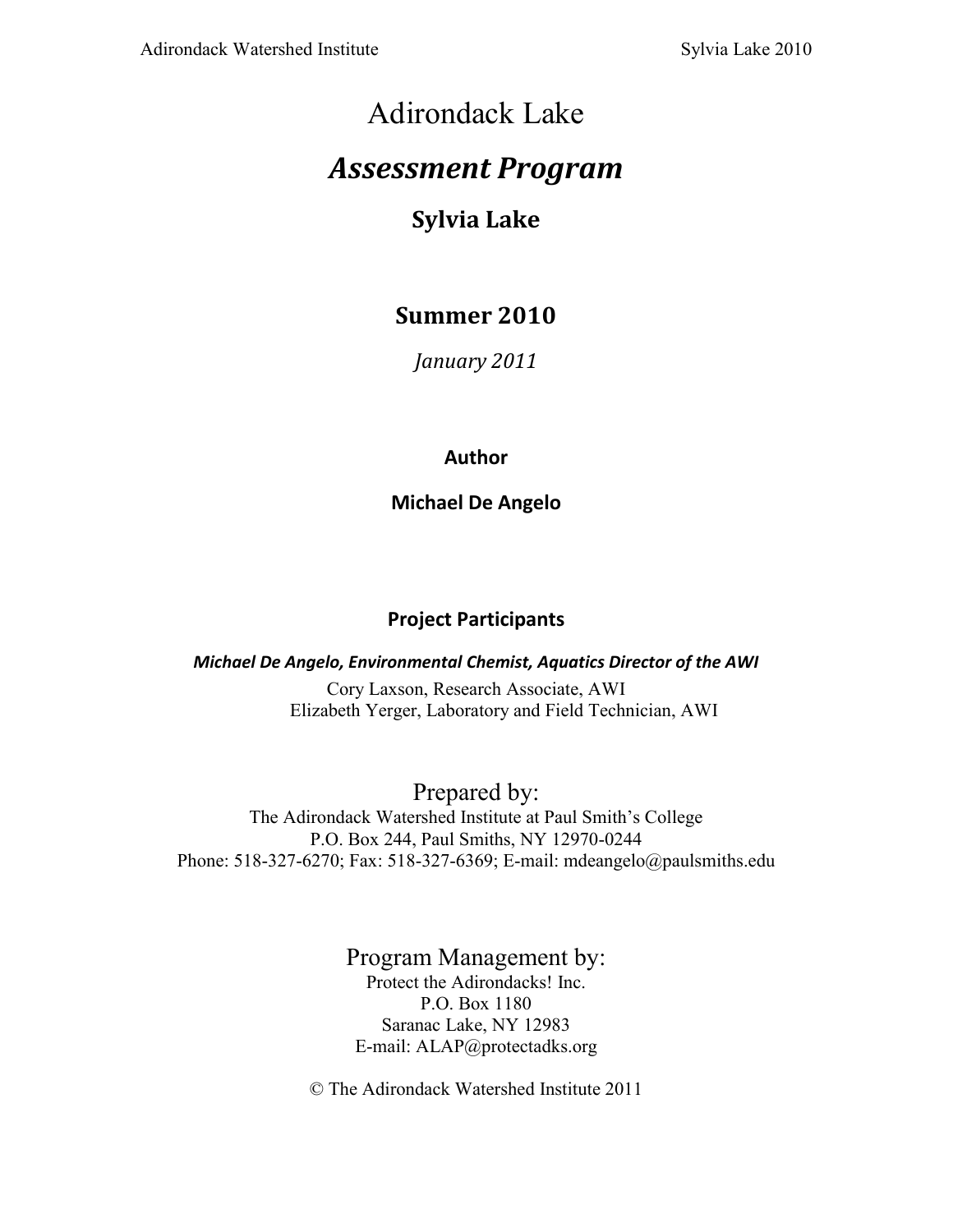#### Introduction

The Adirondack Lake Assessment Program is a volunteer monitoring program established by the Residents' Committee to Protect the Adirondacks (RCPA) and the Adirondack Watershed Institute (AWI). The program is now in its' thirteenth year. The program was established to help develop a current database of water quality in Adirondack lakes and ponds. There were 70 participating lakes in the program in year 2010.

#### Methodology

Each month participants (trained by AWI staff) measured transparency with a secchi disk and collected a 2-meter composite of lake water for chlorophyll-a analysis and a separate 2-meter composite for total phosphorus and other chemical analyses. The participants filtered the chlorophyll-a sample prior to storage. Both the chlorophyll-a filter and water chemistry samples were frozen for transport to the laboratory at Paul Smith's College.

In addition to the volunteer samples, AWI staff sampled water quality parameters in most of the participating lakes as time and weather allowed. In most instances, a 2 meter composite of lake water was collected for chlorophyll-a analysis. Samples were also collected at depths of 1.5 meters from the surface (epilimnion) and within 1.5 meters of the bottom (hypolimnion) for chemical analysis. Once collected, samples were stored in a cooler and transported to the laboratory at Paul Smith's College.

All samples were analyzed by AWI staff in the Paul Smith's College laboratory using the methods detailed in *Standard Methods for the Examination of Water and Wastewater, 21<sup>st</sup> edition* (Greenberg, *et al*, 2005). Volunteer samples were analyzed for pH, alkalinity, conductivity, color, nitrate, chlorophyll a and total phosphorus concentrations.

#### Results Summary

Sylvia Lake was sampled three times by a volunteer in 2010 at two locations. Samples were collected on the following dates at Station #1 Inlet and Station #2 Center: 7/08/10, 8/07/10 and 9/01/10. Results for 2010 are presented in Appendix A and will be discussed in the following sections. Results are presented as concentrations in milligrams per liter (mg/L) or its equivalent of parts per million (ppm) and micrograms per liter  $(\mu \rho/L)$  or its equivalent of parts per billion (ppb).

 $1 \text{ mg/L} = 1 \text{ ppm}; 1 \text{ µg/L} = 1 \text{ ppb}; 1 \text{ ppm} = 1000 \text{ ppb}.$ 

Adirondack lakes are subject to the effects of acidic precipitation (i.e. snow, rain). A water body's susceptibility to acid producing ions is assessed by measuring pH, alkalinity, calcium concentrations, and the Calcite Saturation Index (CSI). These parameters define both the acidity of the water and its buffering capacity. Based on the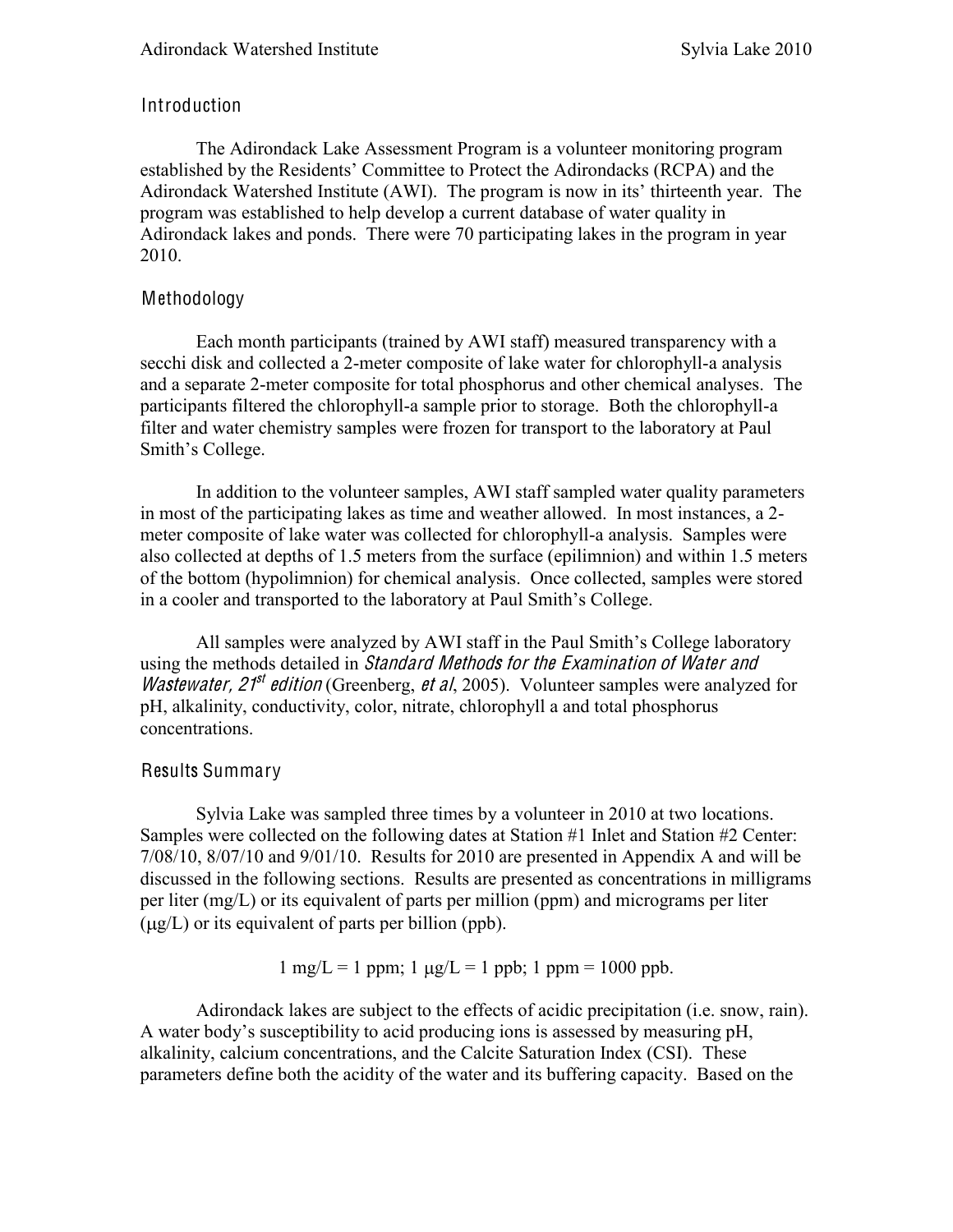results of the 2010 Adirondack Lakes Assessment program, the acidity status of Sylvia Lake is considered to be satisfactory with no danger or possible future threat from further acidic inputs due to its' high alkalinity, high calcium level and high pH levels.

Limnologists, the scientists who study bodies of fresh water, classify lake health (trophic status) into three main categories: oligotrophic, mesotrophic, and eutrophic. The trophic status of a lake is determined by measuring the level of three basic water quality parameters: total phosphorus, chlorophyll-a, and secchi disk transparency. These parameters will be defined in the sections that follow. Oligotrophic lakes are characterized as having low levels of total phosphorus, and, as a consequence, low levels of chlorophyll-a and high transparencies. Eutrophic lakes have high levels of total phosphorus and chlorophyll-a, and, as a consequence, low transparencies. Mesotrophic lakes have moderate levels of all three of these water quality parameters. Based upon the results of the 2010 Adirondack Lakes Assessment Program, Sylvia Lake is considered to be a late oligotrophic or early mesotrophic water body.

#### pH

The pH level is a measure of acidity (concentration of hydrogen ions in water), reported in standard units on a logarithmic scale that ranges from 1 to 14. On the pH scale, 7 is neutral, lower values are more acidic, and higher numbers are more basic. In general, pH values between 6.0 and 8.0 are considered optimal for the maintenance of a healthy lake ecosystem. Many species of fish and amphibians have difficulty with growth and reproduction when pH levels fall below 5.5 standard units. Lake acidification status can be assessed from pH as follows:

| $pH$ less than 5.0         | Critical or Impaired            |
|----------------------------|---------------------------------|
| pH between $5.0$ and $6.0$ | <b>Endangered or Threatened</b> |
| pH greater than 6.0        | Satisfactory or Acceptable      |

The pH in the upper waters of Sylvia Lake ranged from 8.02 to 8.32. The average pH for the lake center was 8.15 and for Inlet it was 8.11. Based solely on pH, Sylvia Lake's acidity levels should be considered satisfactory with no harm from further acidic inputs. The  $pH$ 's for both stations were very similar.

#### Alkalinity

Alkalinity (acid neutralizing capacity) is a measure of the buffering capacity of water, and in lake ecosystems refers to the ability of a lake to absorb or withstand acidic inputs. In the northeast, most lakes have low alkalinities, which mean they are sensitive to the effects of acidic precipitation. This is a particular concern during the spring when large amounts of low pH snowmelt runs into lakes with little to no contact with the soil's natural buffering agents. Alkalinity is reported in milligrams per liter (mg/L) or microequivelents per liter ( $\mu$ eq/L). Typical summer concentrations of alkalinity in northeastern lakes are around 10 mg/l (200  $\mu$ eq/L). Lake acidification status can be assessed from alkalinity as follows: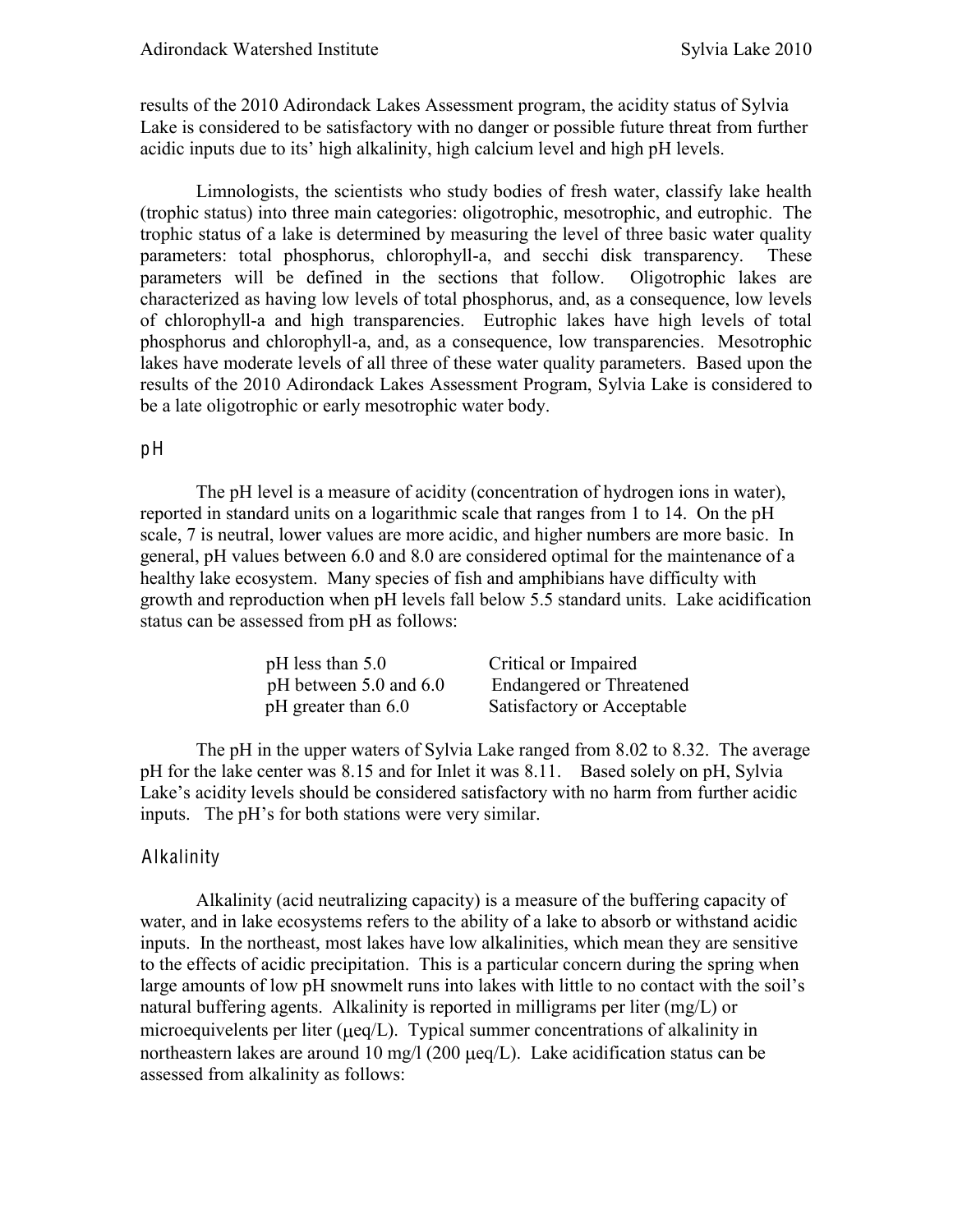| Acidified            |
|----------------------|
| Extremely sensitive  |
| Moderately sensitive |
| Low sensitivity      |
| Not sensitive        |
|                      |

 The alkalinity of the upper waters of Sylvia Lake ranged from 136.0 ppm to 154.0 ppm. The average alkalinity for the lake center was 142.7 ppm, and for inlet it was 140.0 ppm. These values indicate no sensitivity to acidification. The alkalinity for the inlet is slightly lower than for the lake center and this could be due to acidic runoff from Adirondack rain which is typically acidic.

#### Calcium

Calcium is one of the buffering materials that occur naturally in the environment. However, it is often in short supply in Adirondack lakes and ponds, making these bodies of water susceptible to acidification by acid precipitation. Calcium concentrations provide information on the buffering capacity of that lake, and can assist in determining the timing and dosage for acid mitigation (liming) activities. Adirondack lakes containing less than 2.5 ppm of calcium are considered to be sensitive to acidification.

 The calcium in Sylvia Lake for the lake center was ranged from 23.9 ppm to 26.9 ppm. The average calcium concentration for the lake center was 25.3 ppm and for the lake Inlet it was 24.4 ppm. These values indicate no sensitivity due to further acidic inputs.

#### Calcite Saturation Index

The Calcite Saturation Index (CSI) is another method that is used to determine the sensitivity of a lake to acidification. High CSI values are indicative of increasing sensitivity to acidic inputs. CSI is calculated using the following formula:

> <u>Ca Alk</u>  $\mathcal{CS}I$  = -  $\log_{10} 40000$  -  $\log_{10} 50000$  -  $\rho H + 2$

Where  $Ca =$  Calcium level of water sample in ppm or mg/L  $A/k =$  Alkalinity of the water sample in ppm or mg/L  $pH = pH$  of the water sample in standard units

Lake sensitivity to acidic inputs is assessed from CSI as follows:

| CSI greater than 4   | Very vulnerable to acidic inputs       |
|----------------------|----------------------------------------|
| CSI between $3 \& 4$ | Moderately vulnerable to acidic inputs |
| CSI less than 3      | Low vulnerability to acidic inputs     |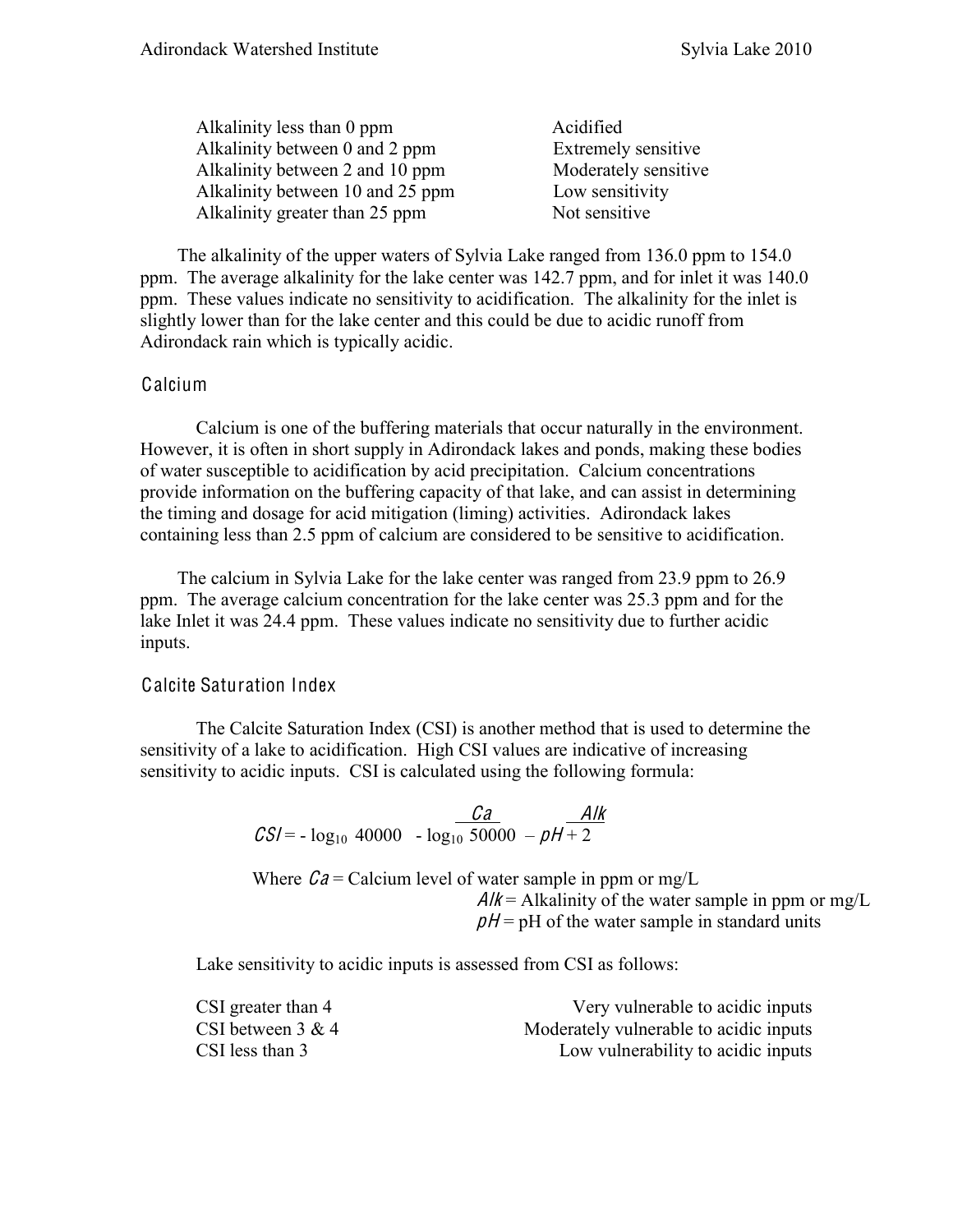CSI values for Sylvia Lake were found to be 0.0 for the lake center and 0.0 for the lake inlet. This shows that Sylvia Lake has no vulnerability to further acidic inputs.

#### Total Phosphorus

Phosphorus is one of the three essential nutrients for life, and in northeastern lakes, it is often the controlling, or limiting, nutrient in lake productivity. Total phosphorus is a measure of all forms of phosphorus, both organic and inorganic. Total phosphorus concentrations are directly related to the trophic status (water quality conditions) of a lake. Excessive amounts of phosphorus can lead to algae blooms and a loss of dissolved oxygen within the lake. Surface water (epilimnion) concentrations of total phosphorus less than 10 ppb are associated with oligotrophic (clean, clear water) conditions. Concentrations greater than 25 ppb are associated with eutrophic (nutrientrich) conditions.

The total phosphorus in the upper waters of Sylvia Lake ranged from 8 ppb to 11 ppb. The average for the lake center was 9 ppb and for the lake inlet the average was 11 ppb. These values are indicative of oligotrophic conditions for the lake center and late oligotrophic to early mesotrophic conditions for the inlet lake station. The inlet lake station may be slightly elevated due to phosphorous entering the lake through runoff through the lake inlet.

#### Chlorophyll-a

Chlorophyll-a is the green pigment in plants used for photosynthesis, and measuring it provides information on the amount of algae (microscopic plants) in lakes. Chlorophyll-a concentrations are also used to classify a lakes trophic status. Concentrations less than 2 ppb is associated with oligotrophic conditions and those greater than 8 ppb are associated with eutrophic conditions.

The chlorophyll-a concentrations in the upper waters of Sylvia Lake ranged from 1.72 ppb to 2.96 ppb. The average concentration for the lake center was 2.22 ppb and for the lake inlet it was 3.01 ppb. These values are indicative of late oligotrophic to early mesotrophic conditions for the lake center and early mesotrophic conditions for the inlet lake station. The inlet lake station may be slightly elevated due to phosphorous entering the lake through runoff through the lake inlet causing an increase in algae growth and thus an increase in chlorophyll-a levels.

#### Secchi Disk Transparency

Transparency is a measure of water clarity in lakes and ponds. It is determined by lowering a 20 cm black and white disk (Secchi) into a lake to the depth where it is no longer visible from the surface. This depth is then recorded in meters. Since algae are the main determinant of water clarity in non-stained, low turbidity (suspended silt) lakes, transparency is also used as an indicator of the trophic status of a body of water. Secchi disk transparencies greater than 4.6 meters (15.1 feet) are associated with oligotrophic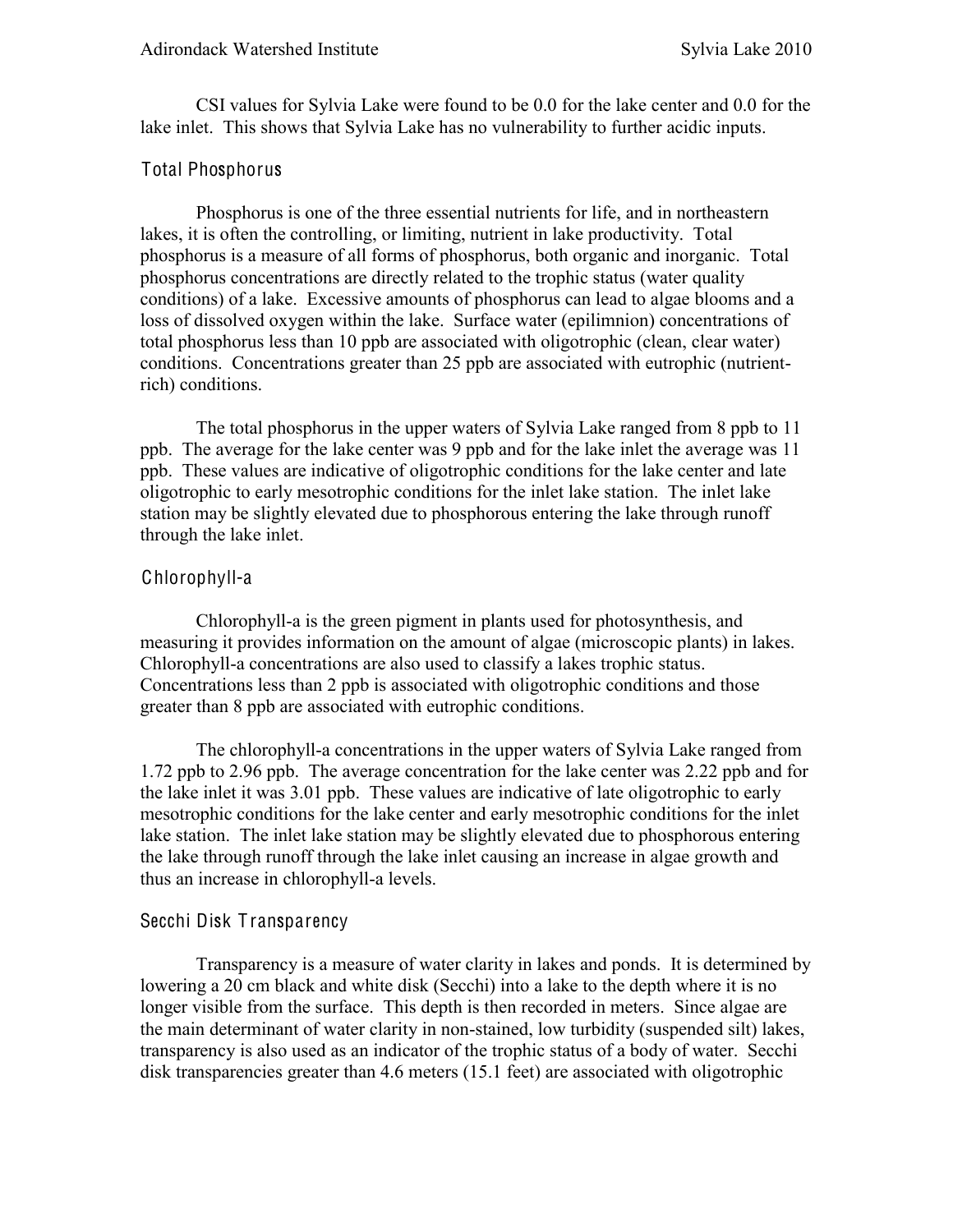conditions, while values less than 2 meters (6.6 feet) are associated with eutrophic conditions (DEC & FOLA, 1990).

Secchi disk transparency in Sylvia Lake ranged from 4.5 to 5.5 meters. The average for the lake center was 5.0 meters and for the lake inlet the average was 4.5 meters. These values are indicative of oligotrophic conditions for the lake center and early mesotrophic conditions for the lake inlet station. The inlet lake station may have a slightly decreased transparency due to phosphorous entering the lake through runoff through the lake inlet causing an increase in algae growth and thus a decrease in transparency.

#### **Nitrate**

Nitrogen is another essential nutrient for life. Nitrate is an inorganic form of nitrogen that is naturally occurring in the environment. It is also a component of atmospheric pollution. Nitrogen concentrations are usually less than 1 ppm in most lakes. Elevated levels of nitrate concentration may be indicative of lake acidification or wastewater pollution.

Nitrate in Sylvia Lake ranged from 0.2 to 0.2 ppm. The average nitrate in the upper waters was found to be 0.20 ppm for the lake center and 0.20 ppm for the lake inlet. These values are typical for an Adirondack lake.

#### Chloride

Chloride is an anion that occurs naturally in surface waters, though typically in low concentrations. Background concentrations of chloride in Adirondack Lakes are usually less than 1 ppm. Chloride levels 10 ppm and higher is usually indicative of pollution and, if sustained, can alter the distribution and abundance of aquatic plant and animal species. The primary sources of additional chloride in Adirondack lakes are road salt (from winter road de-icing) and wastewater (usually from faulty septic systems). The most salt impacted waters in the Adirondacks usually have chloride concentrations of 100 ppm or less.

The chloride in the upper waters of Sylvia Lake ranged from 14.4 ppm to 15.0 ppm. The chloride concentration was 14.8 ppm for the lake center and for the Inlet it was 12.8 ppm. The inlet lake station is usually slightly elevated due to salt and other minerals entering the lake through runoff through the lake inlet.

#### Conductivity

Conductivity is a measure of the ability of water to conduct electric current, and will increase as dissolved minerals build up within a body of water. As a result, conductivity is also an indirect measure of the number of ions in solution, mostly as inorganic substances. High conductivity values (greater than 50  $\mu$ ohms/cm) may be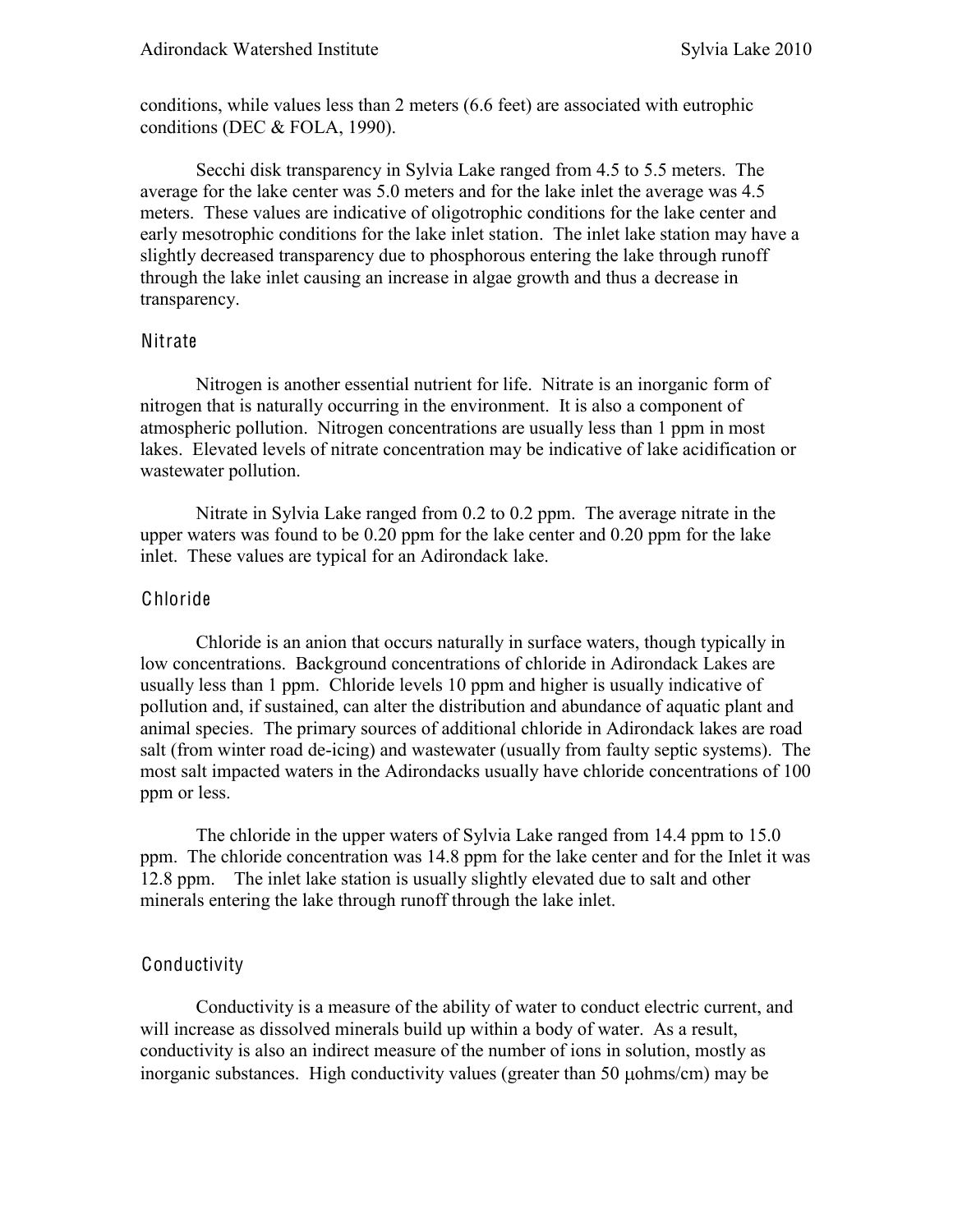indicative of pollution by road salt runoff or faulty septic systems. Conductivities may be naturally high in water that drains from bogs or marshes. Eutrophic lakes often have conductivities near 100  $\mu$ ohms/cm, but may not be characterized by pollution inputs. Clean, clear-water lakes in our region typically have conductivities up to 30  $\mu$ ohms/cm, but values less than 50  $\mu$ ohms/cm are considered normal.

The conductivity in the upper waters of Sylvia Lake ranged from  $170.5 \mu ohms/cm$ to 199.9 µohms/cm. The average conductivity for the lake center was 185.1 µohms/cm, and for the inlet it was  $177.8 \mu$  uphms/cm. The inlet lake station is usually slightly elevated due to salt and other minerals entering the lake through runoff through the lake inlet.

#### Color

The color of water is affected by both dissolved materials (e.g., metallic ions, organic acids) and suspended materials (e.g., silt and plant pigments). Water samples are collected and compared to a set of standardized chloroplatinate solutions in order to assess the degree of coloration. The measurement of color is usually used in lake classification to describe the degree to which the water body is stained due to the accumulation of organic acids. The standard for drinking water color, as set by the United States Environmental Protection Agency (US EPA) using the platinum-cobalt method, is 15 Pt-Co. However, dystrophic lakes (heavily stained, often the color of tea) are common in this part of the country, and are usually found in areas with poorly drained soils and large amounts of coniferous vegetation (i.e., pines, spruce, hemlock). Dystrophic lakes usually have color values upwards of 75 Pt-Co.

Color can often be used as a possible index of organic acid content since higher amounts of total organic carbon (TOC) are usually found in colored waters. TOC is important because it can bond with aluminum in water, locking it up within the aquatic system and resulting in possible toxicity to fish (see Aluminum).

The color in the upper waters of Sylvia Lake ranged from 0 Pt-Co to 20 Pt-Co. The average color for the lake center it was 11.3 Pt-Co and for the lake inlet it was 22.0 Pt-Co. Both stations had similar color levels.

#### Aluminum

Aluminum is one of the most abundant elements found within the earth's crust. Acidic runoff (from rainwater and snowmelt) can leach aluminum out of the soil as it flows into streams and lakes. If a lake is acidic enough, aluminum may also be leached from the sediment at the bottom of it. Low concentrations of aluminum can be toxic to aquatic fauna in acidified water bodies, depending on the type of aluminum available, the amount of dissolved organic carbon available to bond with the aluminum, and the pH of the water. Aluminum can form thick mucus that has been shown to cause gill destruction in aquatic fauna (i.e., fish, insects) and, in cases of prolonged exposure, can cause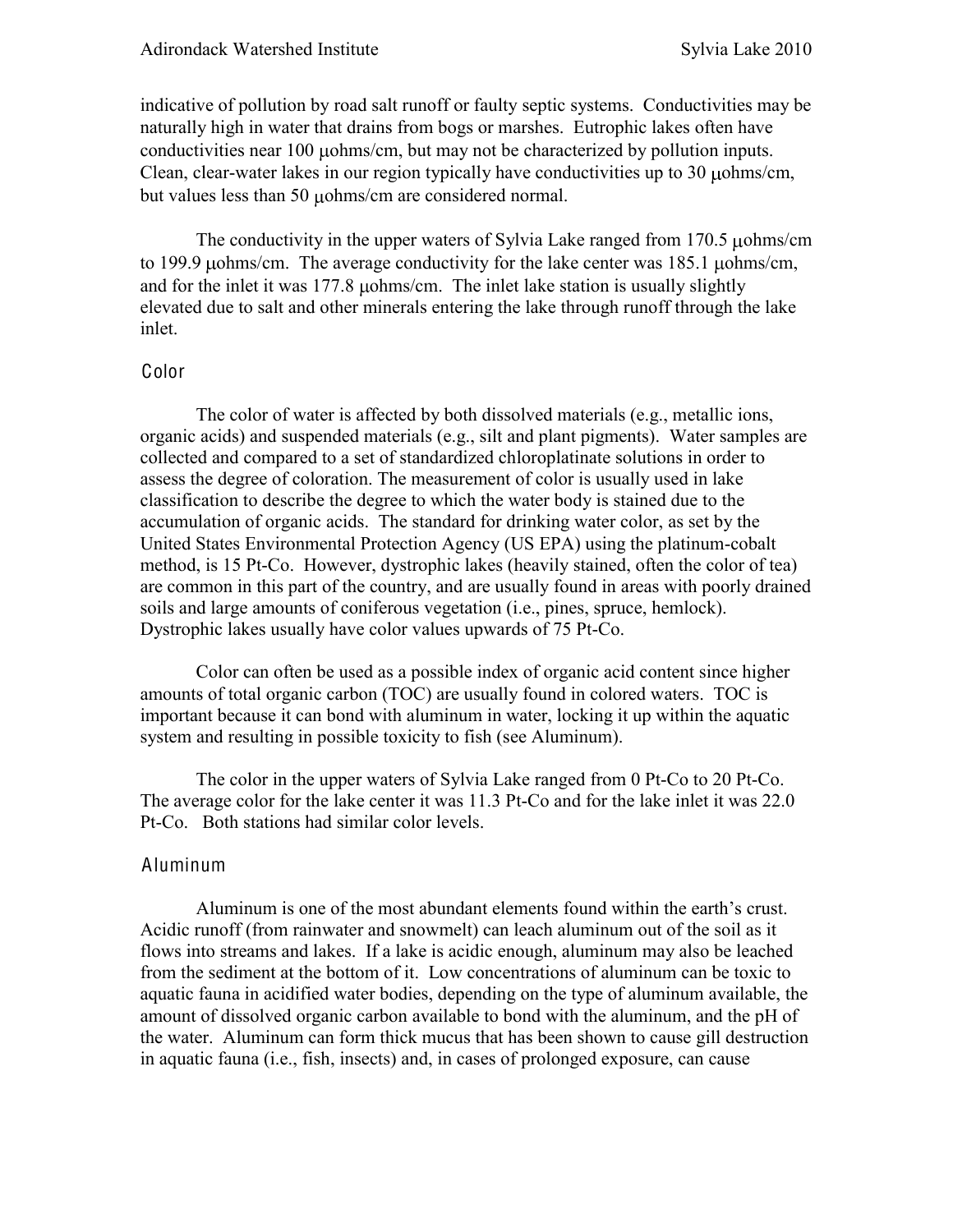mortality in native fish populations (Potter, 1982). Aluminum concentrations are reported as mg/L of total dissolved aluminum.

The aluminum was measured and found to be a very low 0.0 ppm for both lake stations.

#### Dissolved Oxygen

 The dissolved oxygen in a lake is an extremely important parameter to measure. If dissolved oxygen decreases as we approach the bottom of a lake we know that there is a great amount of bacterial decay that is going on. This usually means that there is an abundance of nutrients, like phosphorous that have collected on the lake bottom. Oligotrophic lakes tend to have the same amount of dissolved oxygen from the surface waters to the lake bottom, thus showing very little bacterial decay. Eutrophic lakes tend to have so much decay that their bottom waters will have very little dissolved oxygen. Cold-water fish need 6.0 ppm dissolved oxygen to thrive and reproduce. Warm water fish need 4.0 ppm oxygen.

 The dissolved oxygen profiles for 2007 and 2008 are included in the appendix for both the center deep hole and the inlet area. There was greater than 8 ppm dissolved oxygen at both locations and this value actually increased with depth. These values are excellent for cold water fish survival. A profile was not run in 2009 and 2010 due to the lack of a site visit.

#### Summary

 Sylvia Lake was an unproductive oligotrophic lake for the lake center and a late oligotrophic to early mesotrophic lake for the inlet lake station during 2010. Based on the results of the  $2007 - 2010$  Adirondack Lakes Assessment program, the acidity status of Sylvia Lake is considered to be satisfactory with no possible future threat from further acidic inputs due to its' high alkalinity, calcium and pH levels. Both stations showed similar results for all tests performed. The dissolved oxygen levels were excellent for cold water fish survival.

 Graphs showing trends in Sylvia Lake over the last four years are included in Appendix A. When comparing the results for  $2006 - 2010$ , the pH and alkalinity increased over the first four years with only a slight decrease during the summer of 2009. The total phosphorous, chlorophyll a, and Secchi disk transparency were very stable with very little change over the four years of study. This past summer was very wet and the total phosphorous concentrations were elevated. This led to an increase in algal growth and chlorophyll-a concentrations which caused a much lower Secchi disk transparency. When comparing the lake center to the lake inlet stations, we see oligotrophic conditions for the lake center station and late oligotrophic to early mesotrophic conditions for the lake inlet station. This is most likely due to runoff from the surrounding watershed that is entering the lake through the inlet. This increased runoff is carrying more nutrients and minerals that are having a small affect on the water quality of the lake at that location.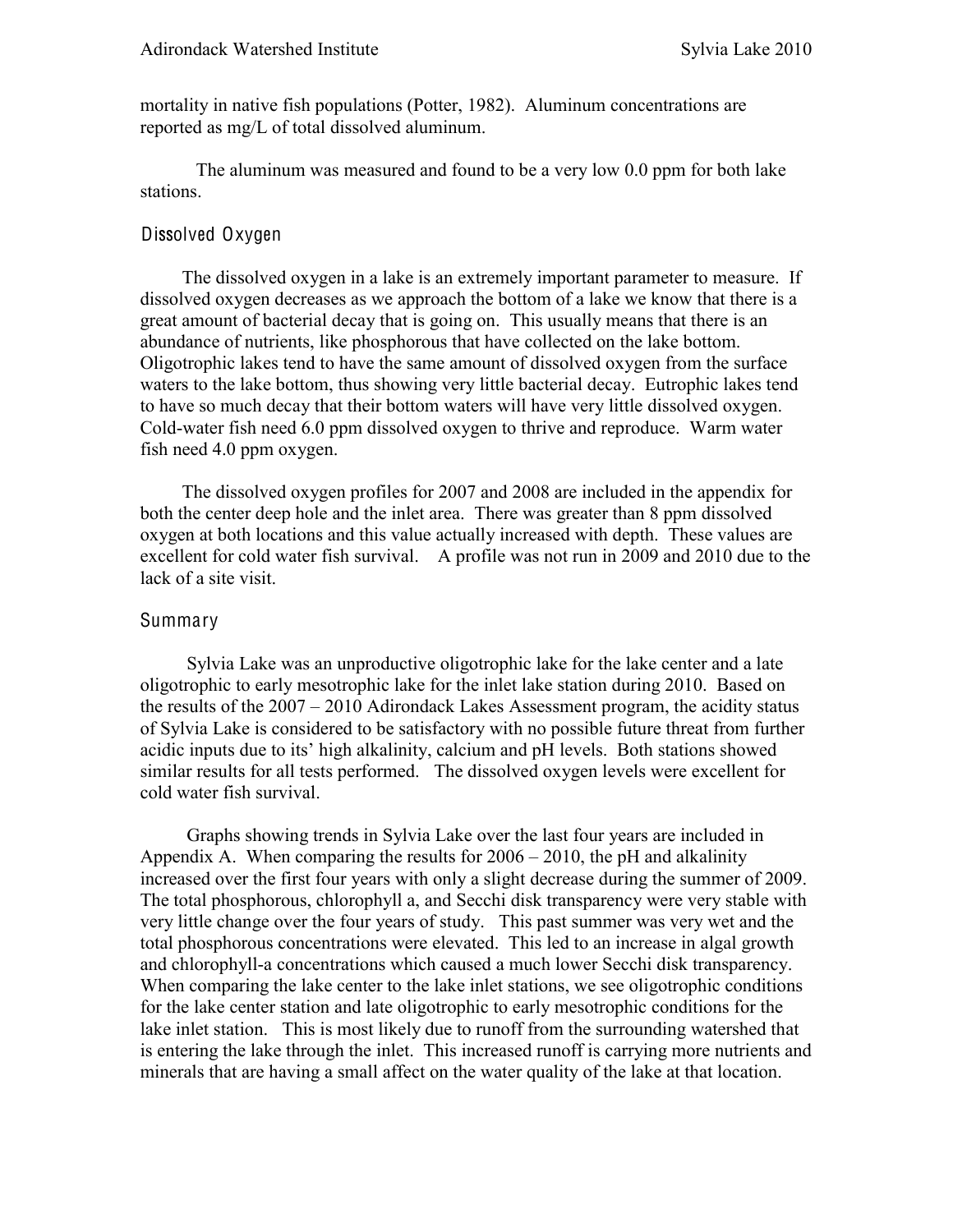Literature Cited

DEC & FOLA. (1990). Diet for a Small Lake: A New Yorker's Guide to Lake Management.

New York State Department of Environmental Conservation & The Federation of Lake Associations, Inc.: Albany, New York.

Greenberg, A.E., Eaton, A.D., and Leseri, L.A. (editors). (2005). Standard Methods for the Examination of Water and Wastewater, 21<sup>st</sup> Edition. American Public Health Association: Washington, D.C.

Potter, W. (1982). The Effects of Air Pollution and Acid Rain on Fish, Wildlife and Their Habitats - Lakes. Technical Report FWS/OBS - 80/50.4. United States Fish and Wildlife Service, Biological Services Program: Washington, D.C.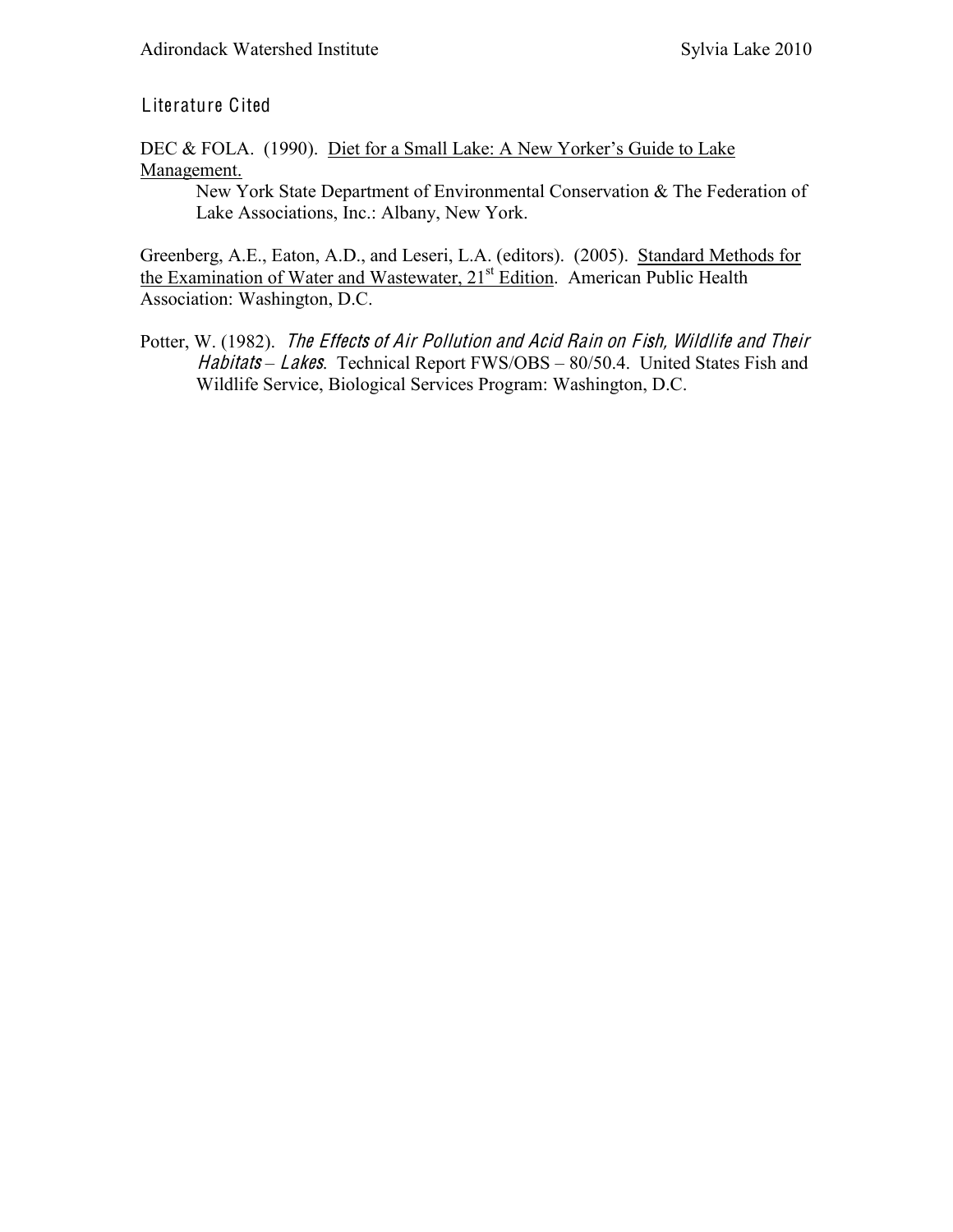# Appendix A

Water Quality Data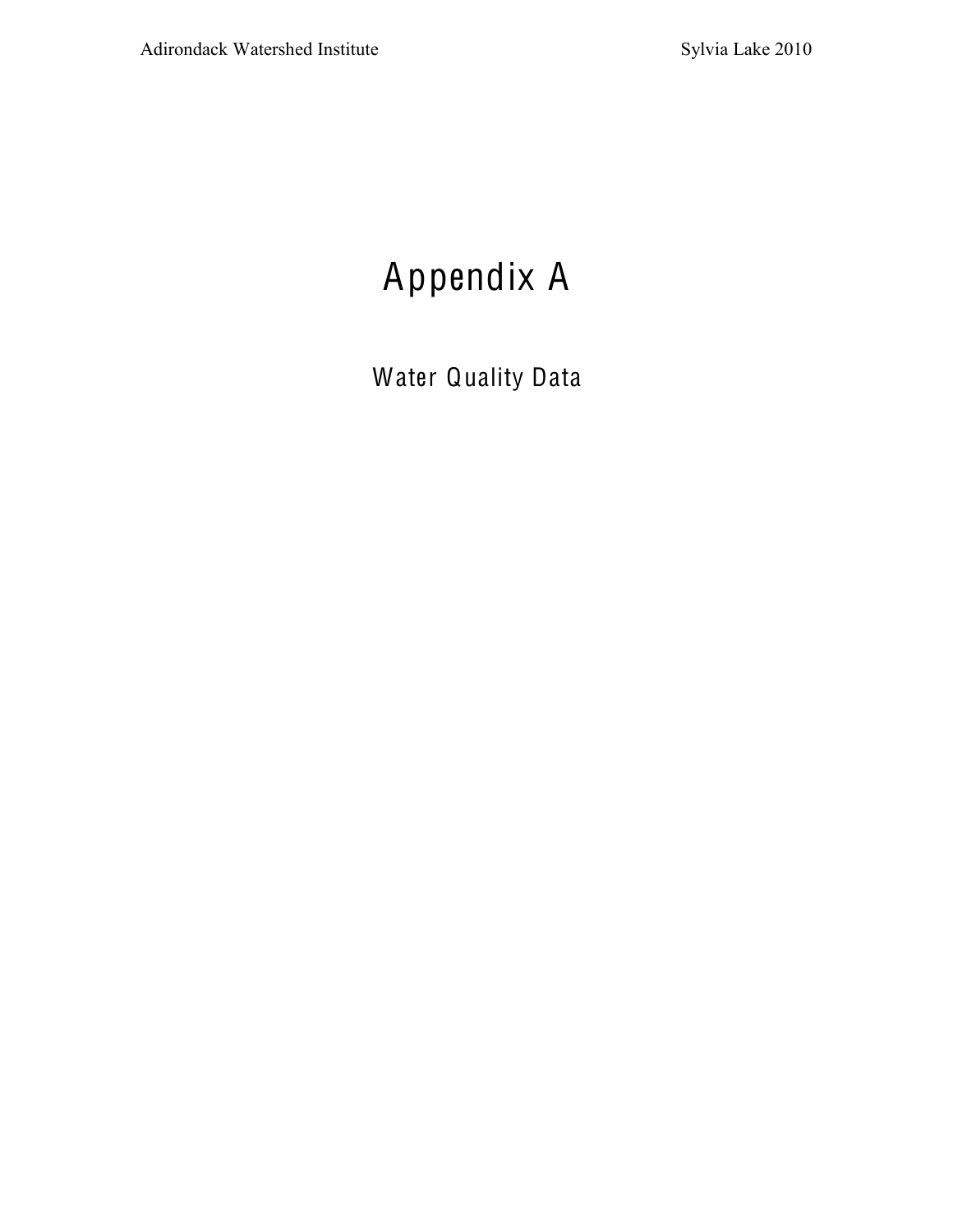## Sylvia Lake Center Deep Hole June 2007/May 2008

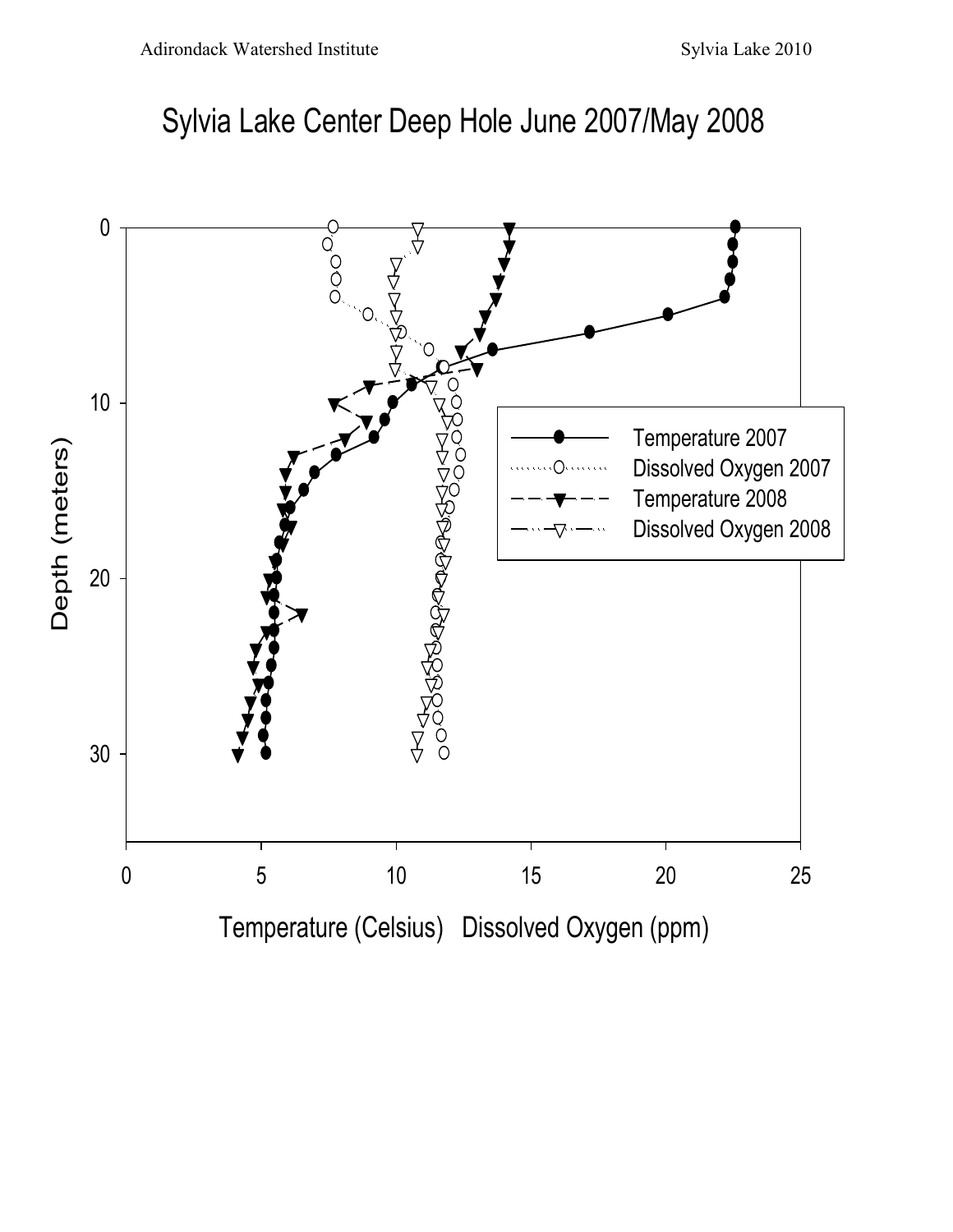# Sylvia Lake Inlet Area June 2007

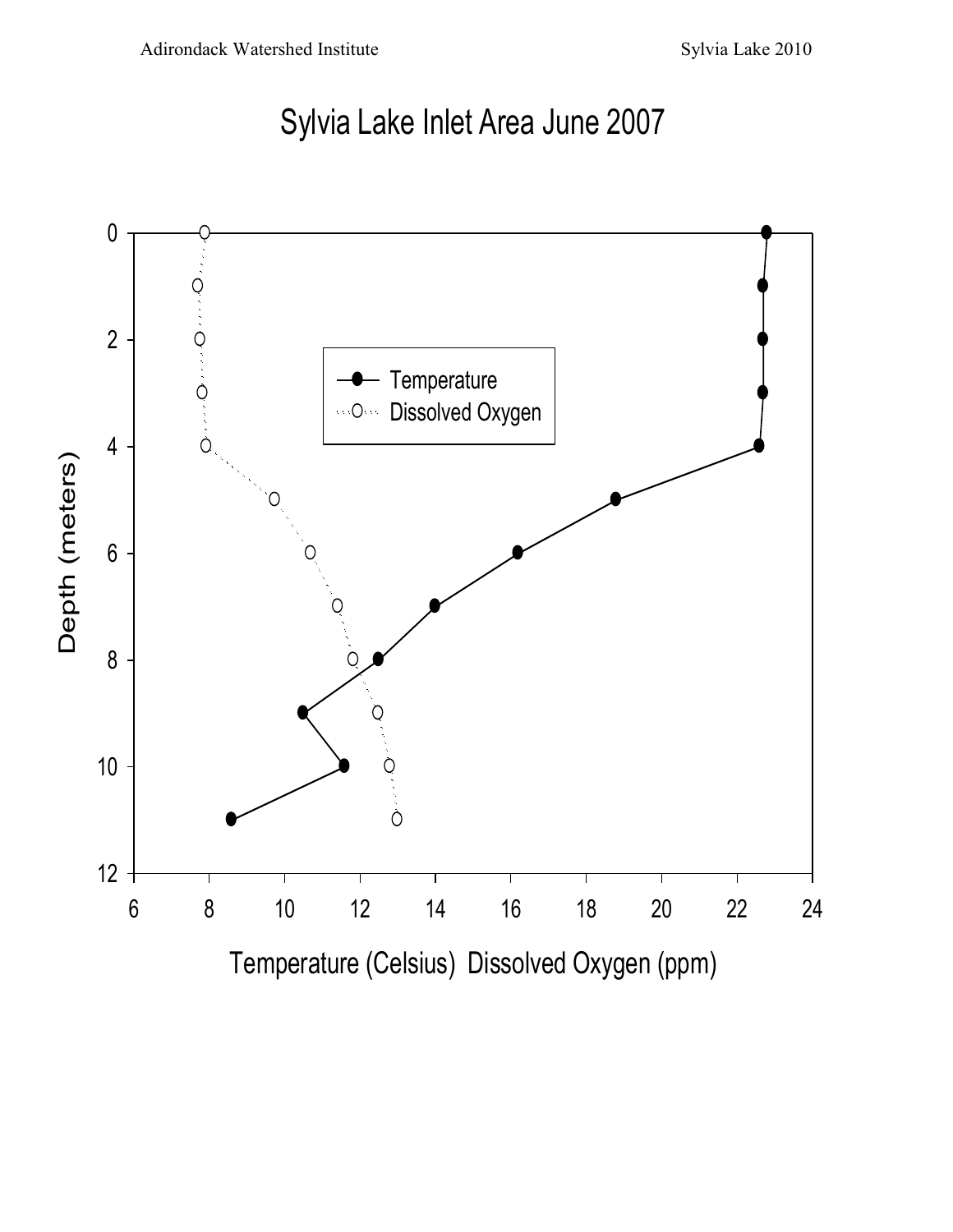I

| Source | Lake Name   | Location | Station          | Date      | pH   | Alk   | Cond     | Color | <b>TP</b> |
|--------|-------------|----------|------------------|-----------|------|-------|----------|-------|-----------|
|        |             |          |                  |           |      | (ppm) | µohms/cm | Pt-Co | (ppm)     |
| Vol    | Sylvia Lake | Marsh    |                  | 7/17/2006 | 7.69 | 102.4 | 210.0    | 23    | 0.008     |
| Vol    | Sylvia Lake | Marsh    |                  | 8/18/2006 | 7.61 | 112.0 | 216.0    | 10    | 0.011     |
| Vol    | Sylvia Lake | Marsh    |                  | 9/21/2006 | 7.58 | 84.4  | 174.7    | 17    | 0.009     |
|        |             |          |                  | Mean      | 7.63 | 99.6  | 200.2    | 16.7  | 0.009     |
|        |             |          |                  | Std Dev   | 0.06 | 14.0  | 22.3     | 6.5   | 0.002     |
| Vol    | Sylvia Lake | Center   |                  | 7/24/2006 | 7.39 | 124.4 | 227.0    | 22    | 0.011     |
| Vol    | Sylvia Lake | Center   |                  | 8/21/2006 | 7.88 | 120.4 | 200.0    | 10    | 0.008     |
| Vol    | Sylvia Lake | Center   |                  | 9/21/2006 | 7.56 | 79.6  | 161.6    | 10    | 0.007     |
|        |             |          |                  | Mean      | 7.61 | 108.1 | 196.2    | 14.0  | 0.009     |
|        |             |          |                  | Std Dev   | 0.25 | 24.8  | 32.9     | 6.9   | 0.002     |
| AWI    | Sylvia Lake | Center   | epi              | 6/21/2007 | 7.97 | 142.0 | 232.0    | 0.0   | 0.008     |
| Vol    | Sylvia Lake | Center   | $\boldsymbol{2}$ | 7/6/2007  | 7.87 | 134.6 | 194.6    | 19.0  | 0.011     |
| Vol    | Sylvia Lake | Center   | $\overline{2}$   | 8/4/2007  | 7.85 | 132.2 | 174.8    | 3.0   | 0.009     |
| Vol    | Sylvia Lake | Center   | $\overline{2}$   | 9/7/2007  | 7.77 | 124.8 | 196.0    | 0.0   | 0.011     |
|        |             |          |                  | Mean      | 7.83 | 130.5 | 188.5    | 7.3   | 0.010     |
|        |             |          |                  | Std Dev   | 0.05 | 5.1   | 11.9     | 10.2  | 0.001     |
| AWI    | Sylvia Lake | Center   | hypo             | 6/21/2007 | 7.55 | 110.0 | 232.0    | 1.0   | 0.009     |
| AWI    | Sylvia Lake | Center   | epi              | 5/26/2008 | 7.81 | 135.6 | 236.0    | 0.0   | 0.010     |
| Vol    | Sylvia Lake | Center   | $\boldsymbol{2}$ | 6/25/2008 | 8.13 | 140.2 | 215.0    | 28.0  | 0.006     |
| Vol    | Sylvia Lake | Center   | $\overline{2}$   | 8/5/2008  | 8.17 | 138.8 | 201.0    | 0.0   | 0.009     |
| Vol    | Sylvia Lake | Center   | $\overline{2}$   | 9/3/2008  | 8.21 | 140.4 | 154.0    | 2.0   | 0.010     |
|        |             |          |                  | Mean      | 8.08 | 138.8 | 201.50   | 7.50  | 0.009     |
|        |             |          |                  | Std Dev   | 0.18 | 2.22  | 34.78    | 13.70 | 0.002     |
| AWI    | Sylvia Lake | Center   | hypo             | 5/26/2008 | 7.95 | 140.4 | 235.0    | 1.0   | 0.008     |
| Vol    | Sylvia Lake | Center   | $\overline{2}$   | 6/28/2009 | 7.95 | 144.0 | 169.6    | 14    | 0.005     |
| Vol    | Sylvia Lake | Center   | $\overline{2}$   | 7/30/2009 | 7.48 | 74.2  | 148.7    | 20    | 0.008     |
| Vol    | Sylvia Lake | Center   | $\overline{2}$   | 8/25/2009 | 7.72 | 125.2 | 118.5    | 11    | 0.011     |
|        |             |          |                  | Mean      | 7.72 | 114.5 | 145.6    | 15.0  | 0.008     |
|        |             |          |                  | Std Dev   | 0.24 | 36.1  | 25.7     | 4.6   | 0.003     |
| Vol    | Sylvia Lake | Center   | $\overline{2}$   | 7/8/2010  | 8.32 | 154.0 | 170.5    | 0.0   | 0.008     |
| Vol    | Sylvia Lake | Center   | $\overline{2}$   | 8/7/2010  | 8.12 | 138.0 | 199.9    | 14.0  | 0.011     |
| Vol    | Sylvia Lake | Center   | $\overline{2}$   | 9/1/2010  | 8.02 | 136.0 | 185.0    | 20.0  | 0.009     |
|        |             |          |                  | Mean      | 8.15 | 142.7 | 185.1    | 11.3  | 0.009     |
|        |             |          |                  | Std Dev   | 0.15 | 9.9   | 14.7     | 10.3  | 0.002     |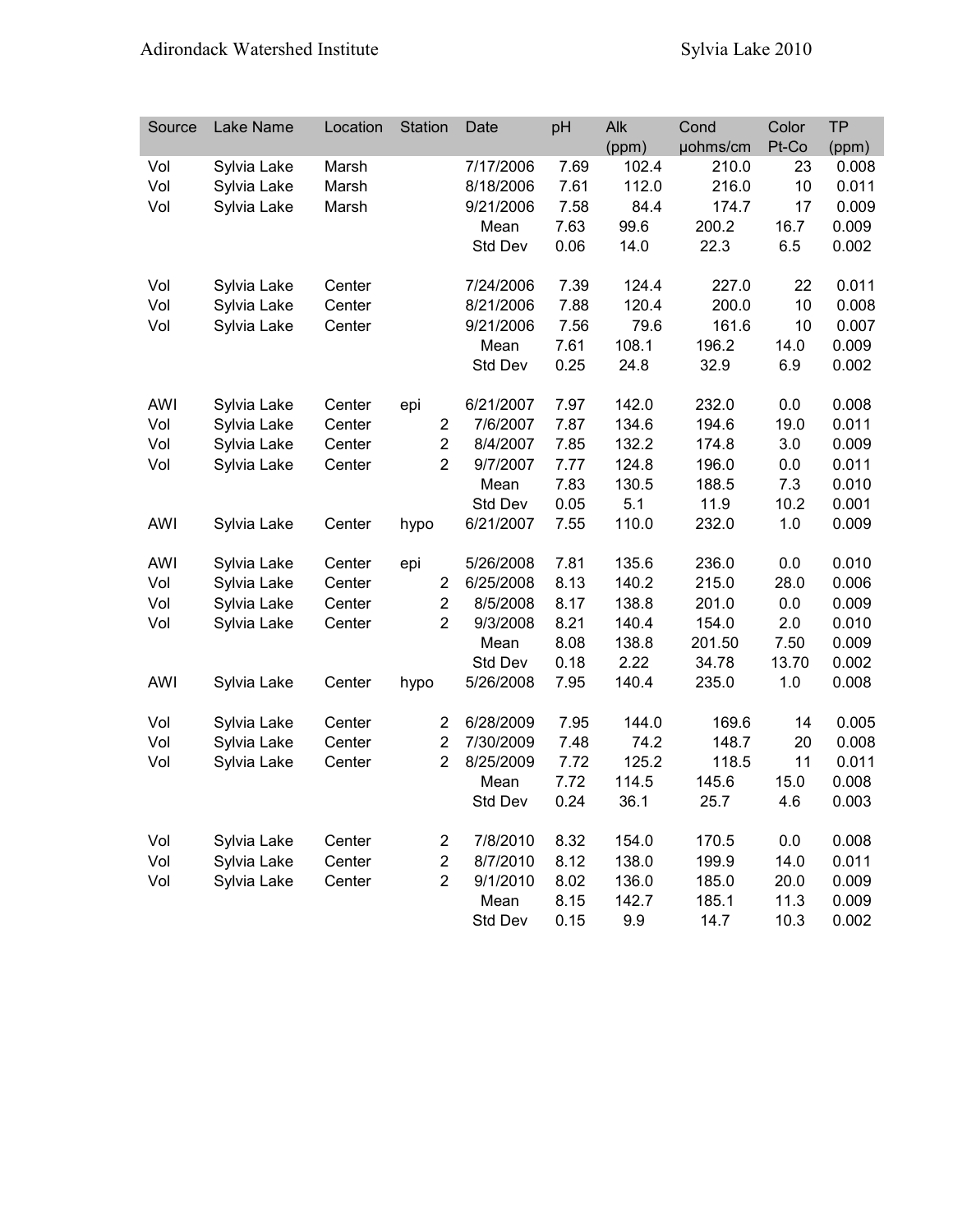| Location | Date           | Secchi   | <b>Nitrate</b> | Chloride | Calcium | Aluminum | Chl A              |
|----------|----------------|----------|----------------|----------|---------|----------|--------------------|
|          |                | (meters) | (ppm)          | (ppm)    | (ppm)   | (ppm)    | µg/L               |
| Marsh    | 7/17/2006      | 6.5      | 0              | 14       |         |          | 1.64               |
| Marsh    | 8/18/2006      | 5.0      | 0              | 15       |         |          | 2.45               |
| Marsh    | 9/21/2006      | 6.0      | 0.1            | 12       |         |          | 1.84               |
|          | Mean           | 5.8      | 0.0            | 13.7     |         |          | 1.98               |
|          | <b>Std Dev</b> | 0.8      | 0.1            | 1.5      |         |          | 0.42               |
| Center   | 7/24/2006      | 5        | 0              | 15       |         |          | 2.43               |
| Center   | 8/21/2006      | 6.3      | 0              | 14       |         |          | 1.84               |
| Center   | 9/21/2006      | 6.5      | 0.1            | 10       |         |          | 1.47               |
|          | Mean           | 5.9      | 0.0            | 13.0     |         |          | 1.91               |
|          | Std Dev        | 0.8      | 0.1            | 2.6      |         |          | 0.48               |
| epi      | 6/21/2007      | 6.4      | 0.0            | 17.0     |         | 0.0      | 1.87               |
|          | 7/6/2007       | 5.0      | 0.0            |          |         |          | 2.04               |
|          | 8/4/2007       | 6.0      | 0.0            |          |         |          | 1.95               |
|          | 9/7/2007       | 5.5      | 0.0            |          |         |          | 2.12               |
|          | Mean           | 5.5      | 0.0            |          |         |          | 2.04               |
|          | Std Dev        | 0.5      | 0.0            |          |         |          | 0.09               |
| hypo     | 6/21/2007      |          | 0.1            | 20.0     |         | 0        |                    |
| epi      | 5/26/2008      | 4.2      | 0.0            | 21.0     | 18.2    | 0        | 3.12               |
|          | 6/25/2008      | 7        | 0.2            |          |         |          | 1.43               |
|          | 8/5/2008       | 5.5      | 0.2            |          |         |          | 1.89               |
|          | 9/3/2008       | 5        | 0.1            |          |         |          | 2.05               |
|          | Mean           | 5.43     | 0.13           | 21.00    |         |          | 2.12               |
|          | Std Dev        | 1.18     | 0.10           |          |         |          | 0.72               |
| hypo     | 5/26/2008      | X        | 0.0            | 21.0     | 18.6    | 0        | $\pmb{\mathsf{x}}$ |
| Center   | 6/28/2009      | 7.5      | 0.1            | 11.0     | 19.1    | 0        | 1.21               |
| Center   | 7/30/2009      | 6        | 0.6            |          |         |          | 1.82               |
| Center   | 8/25/2009      | 5        | 0.0            |          |         |          | 2.23               |
|          | Mean           | 6.17     | 0.2            |          |         |          | 1.75               |
|          | Std Dev        | 1.26     | 0.3            |          |         |          | 0.51               |
| Center   | 7/8/2010       | 5.50     | 0.2            | 14.9     | 26.9    | 0        | 1.72               |
| Center   | 8/7/2010       | 4.50     | 0.2            | 14.4     | 23.9    | 0        | 2.96               |
| Center   | 9/1/2010       | 5.00     | 0.2            | 15.0     | 25      | 0        | 1.98               |
|          | Mean           | 5.00     | 0.2            | 14.8     | 25.3    | 0.0      | 2.22               |
|          | Std Dev        | 0.50     | 0.0            | 0.3      | 1.5     | 0.0      | 0.65               |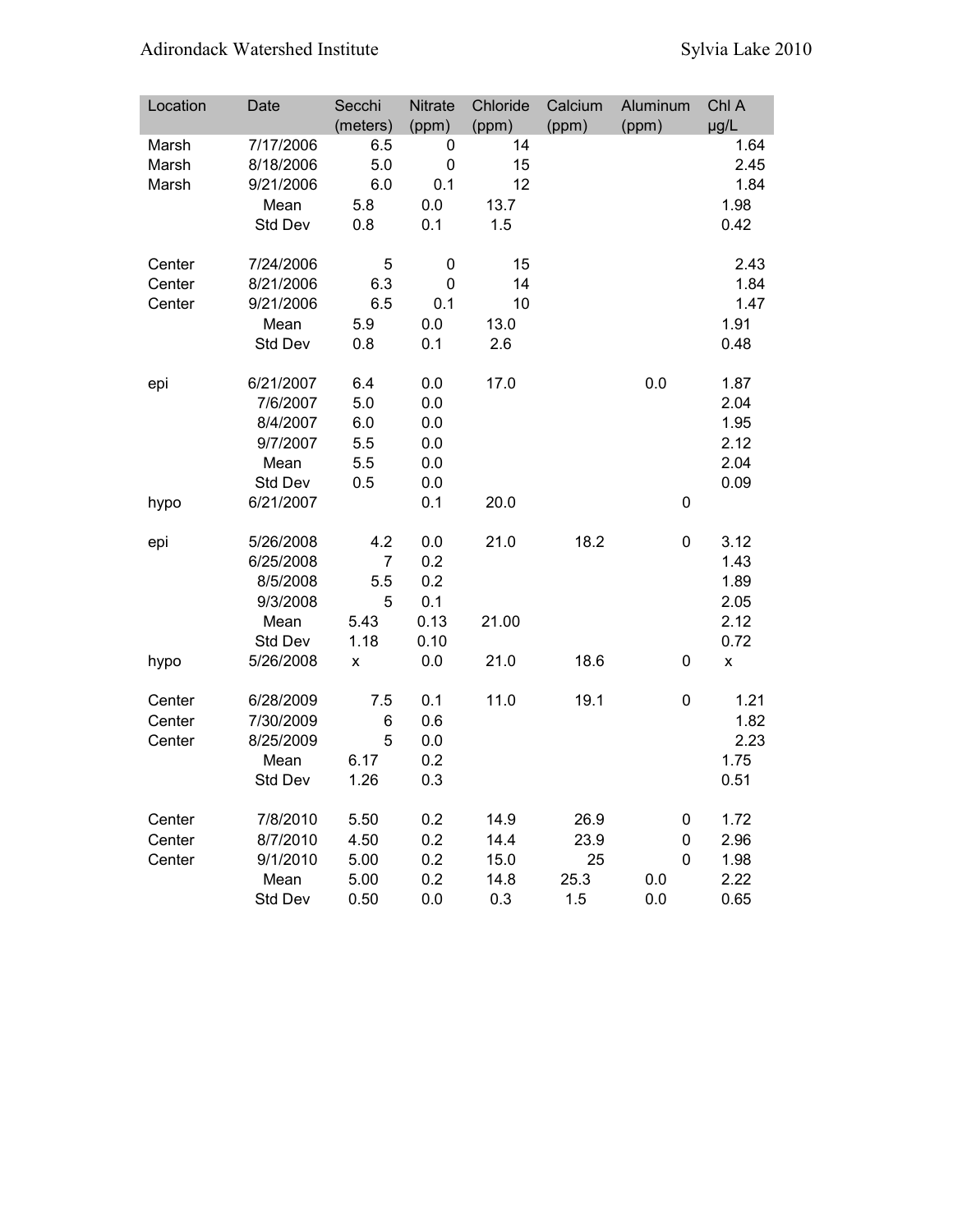| Source | Lake Name   | Location | <b>Station</b> | Date      | pH   | Alk   | Cond     | Color        | <b>TP</b> |
|--------|-------------|----------|----------------|-----------|------|-------|----------|--------------|-----------|
|        |             |          |                |           |      | (ppm) | µohms/cm | Pt-Co        | (ppm)     |
| Vol    | Sylvia Lake | Inlet    | 1              | 7/24/2006 | 7.88 | 113.2 | 211.0    | 10           | 0.013     |
| Vol    | Sylvia Lake | Inlet    | 1              | 8/21/2006 | 7.93 | 86.0  | 176.5    | 10           | 0.010     |
| Vol    | Sylvia Lake | Inlet    | 1              | 9/21/2006 | 7.98 | 103.6 | 208.0    | 10           | 0.007     |
|        |             |          |                | Mean      | 7.93 | 100.9 | 198.5    | 10.0         | 0.010     |
|        |             |          |                | Std Dev   | 0.05 | 13.8  | 19.1     | 0.0          | 0.003     |
| AWI    | Sylvia Lake | Inlet    | epi            | 6/21/2007 | 7.70 | 137.0 | 232.0    | 0            | 0.008     |
| Vol    | Sylvia Lake | Inlet    | 1              | 7/6/2007  | 7.77 | 124.8 | 192.2    | 4            | 0.010     |
| Vol    | Sylvia Lake | Inlet    | 1              | 8/4/2007  | 7.74 | 122.8 | 130.4    | 21           | 0.008     |
| Vol    | Sylvia Lake | Inlet    | 1              | 9/7/2007  | 7.88 | 128.6 | 152.6    | $\mathbf 0$  | 0.011     |
|        |             |          |                | Mean      | 7.80 | 125.4 | 158.4    | 8.3          | 0.010     |
|        |             |          |                | Std Dev   | 0.07 | 2.9   | 31.3     | 11.2         | 0.002     |
| AWI    | Sylvia Lake | Inlet    | hypo           | 6/21/2007 | 7.72 | 139.0 | 232.0    | $\mathbf{1}$ | 0.008     |
|        |             |          |                |           |      |       |          |              |           |
| Vol    | Sylvia Lake | Inlet    | 1              | 6/25/2008 | 7.79 | 138   | 228      | 27           | 0.006     |
| Vol    | Sylvia Lake | Inlet    | 1              | 8/5/2008  | 8.44 | 146   | 176      | 0            | 0.012     |
| Vol    | Sylvia Lake | Inlet    | 1              | 9/3/2008  | 7.62 | 122   | 162      | 13           | 0.011     |
|        |             |          |                | Mean      | 7.95 | 135.3 | 188.7    | 13.3         | 0.010     |
|        |             |          |                | Std Dev   | 0.43 | 12.2  | 34.8     | 13.5         | 0.003     |
| Vol    | Sylvia Lake | Inlet    | 1              | 6/28/2009 | 7.63 | 118.8 | 222      | 25           | 0.008     |
| Vol    | Sylvia Lake | Inlet    | 1              | 7/30/2009 | 7.69 | 123.6 | 226      | 22           | 0.014     |
| Vol    | Sylvia Lake | Inlet    | 1              | 8/25/2009 | 7.66 | 122.8 | 193.3    | 17           | 0.012     |
|        |             |          |                | Mean      | 7.66 | 121.7 | 213.8    | 21.3         | 0.011     |
|        |             |          |                | Std Dev   | 0.03 | 2.6   | 17.8     | 4.0          | 0.003     |
|        |             |          |                |           |      |       |          |              |           |
| Vol    | Sylvia Lake | Inlet    | 1              | 7/8/2010  | 8.31 | 152   | 195.9    | 17           | 0.011     |
| Vol    | Sylvia Lake | Inlet    | 1              | 8/7/2010  | 8.14 | 139   | 190.6    | 28           | 0.013     |
| Vol    | Sylvia Lake | Inlet    | 1              | 9/1/2010  | 7.89 | 129   | 147      | 21           | 0.01      |
|        |             |          |                | Mean      | 8.11 | 140.0 | 177.8    | 22.0         | 0.011     |
|        |             |          |                | Std Dev   | 0.21 | 11.5  | 26.8     | 5.6          | 0.002     |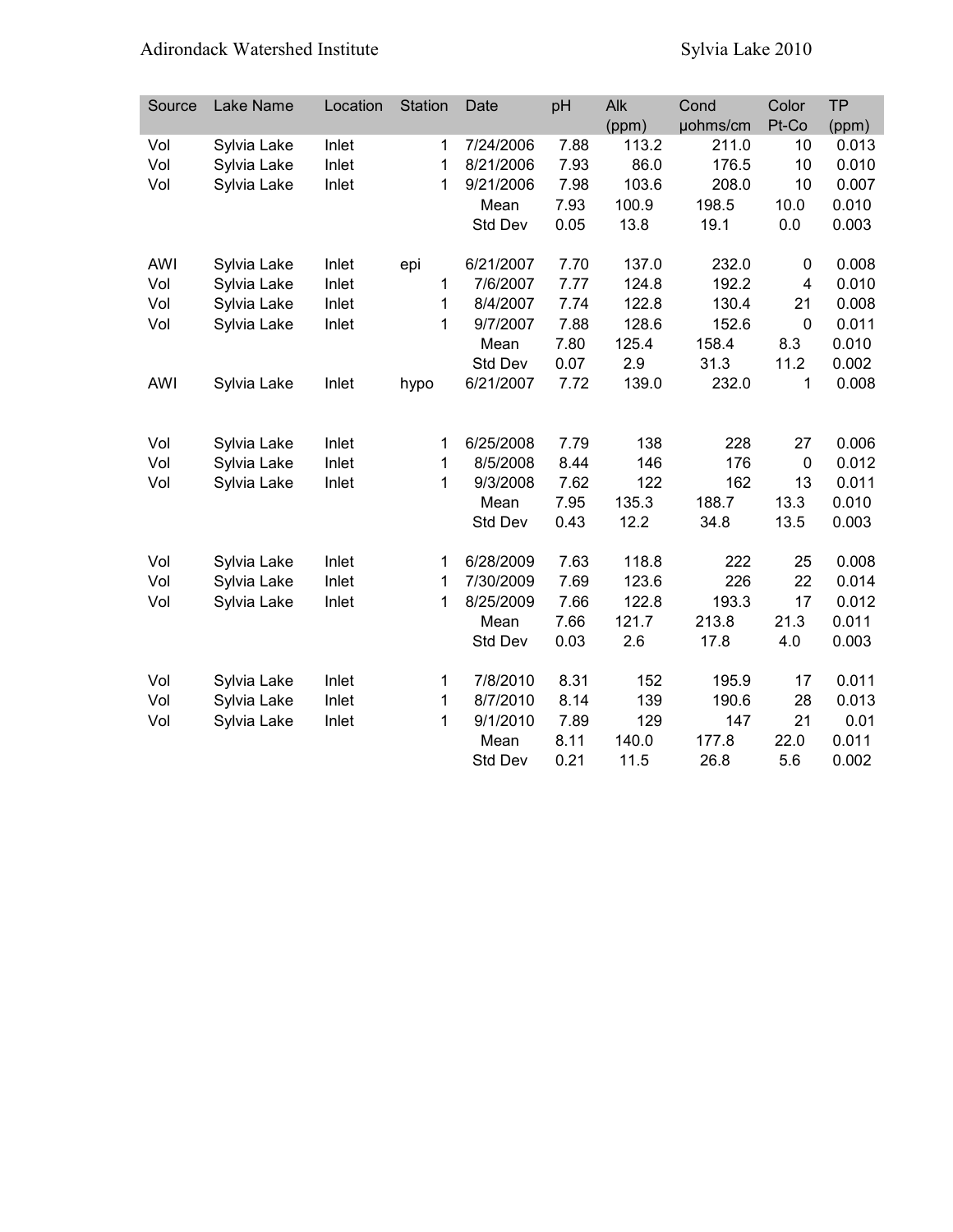| Location                | Date                                                                          | Secchi<br>(meters)               | <b>Nitrate</b><br>(ppm)                                     | Chloride<br>(ppm)                 | Calcium<br>(ppm)                  | Aluminum<br>(ppm)                  | Chl A<br>$\mu$ g/L                           |
|-------------------------|-------------------------------------------------------------------------------|----------------------------------|-------------------------------------------------------------|-----------------------------------|-----------------------------------|------------------------------------|----------------------------------------------|
| Inlet<br>Inlet<br>Inlet | 7/24/2006<br>8/21/2006<br>9/21/2006<br>Mean<br>Std Dev                        | 4.7<br>5.4<br>6.5<br>5.5<br>0.9  | 0.1<br>0<br>$\mathbf 0$<br>0.0<br>0.1                       | 15<br>12<br>15<br>14.0<br>1.7     |                                   |                                    | 2.75<br>1.89<br>1.57<br>2.07<br>0.61         |
| Inlet<br>Inlet          | 6/21/2007<br>7/6/2007<br>8/4/2007<br>9/7/2007<br>Mean<br>Std Dev<br>6/21/2007 | 7<br>5.5<br>6<br>5<br>5.5<br>0.5 | 0.1<br>0.1<br>$\mathbf 0$<br>$\mathbf 0$<br>0.0<br>0.1<br>0 | 16<br>16                          |                                   | 0                                  | 1.77<br>1.98<br>1.89<br>2.12<br>2.00<br>0.12 |
|                         |                                                                               |                                  |                                                             |                                   |                                   |                                    |                                              |
| Inlet                   | 6/25/2008<br>8/5/2008<br>9/3/2008<br>Mean<br>Std Dev                          | 7<br>4.25<br>4.5<br>5.3<br>1.5   | 0.2<br>0.1<br>0.1<br>0.1<br>0.1                             |                                   |                                   |                                    | 1.75<br>3.07<br>2.57<br>2.46<br>0.67         |
| Inlet                   | 6/28/2009<br>7/30/2009<br>8/25/2009<br>Mean<br>Std Dev                        | 6<br>4.5<br>4.75<br>5.1<br>0.8   | 0<br>0<br>$\mathbf{1}$<br>0.3<br>0.6                        | 17                                | 17.4                              | 0                                  | 1.87<br>2.67<br>2.25<br>2.26<br>0.40         |
| Inlet                   | 7/8/2010<br>8/7/2010<br>9/1/2010<br>Mean<br><b>Std Dev</b>                    | 4.5<br>4<br>5<br>4.5<br>0.5      | 0.24<br>0.17<br>0.189<br>0.2<br>0.0                         | 13.8<br>12<br>12.6<br>12.8<br>0.9 | 26.9<br>24<br>22.3<br>24.4<br>2.3 | 0.03<br>0.03<br>0.07<br>0.0<br>0.0 | 3.01<br>4.04<br>1.98<br>3.01<br>1.03         |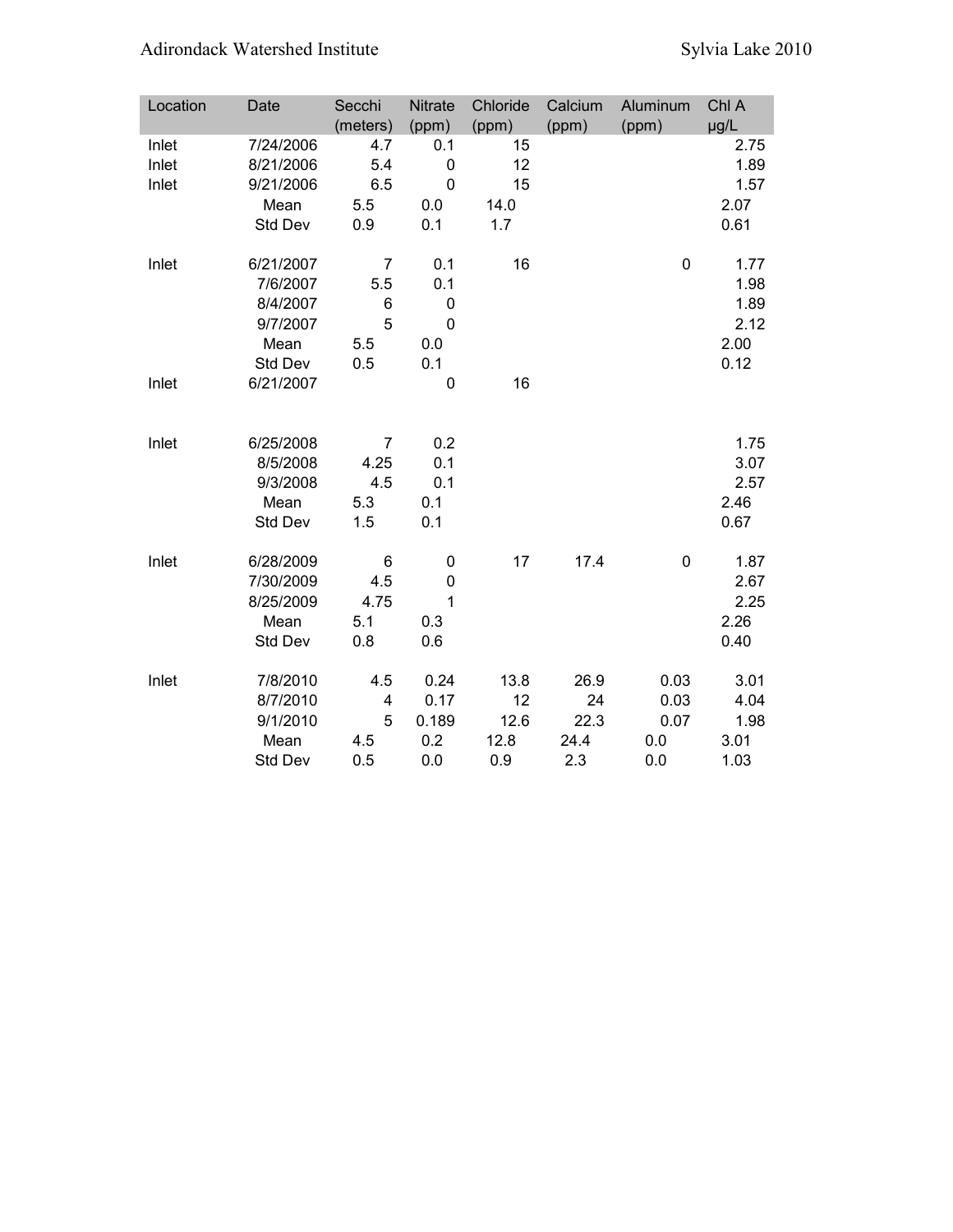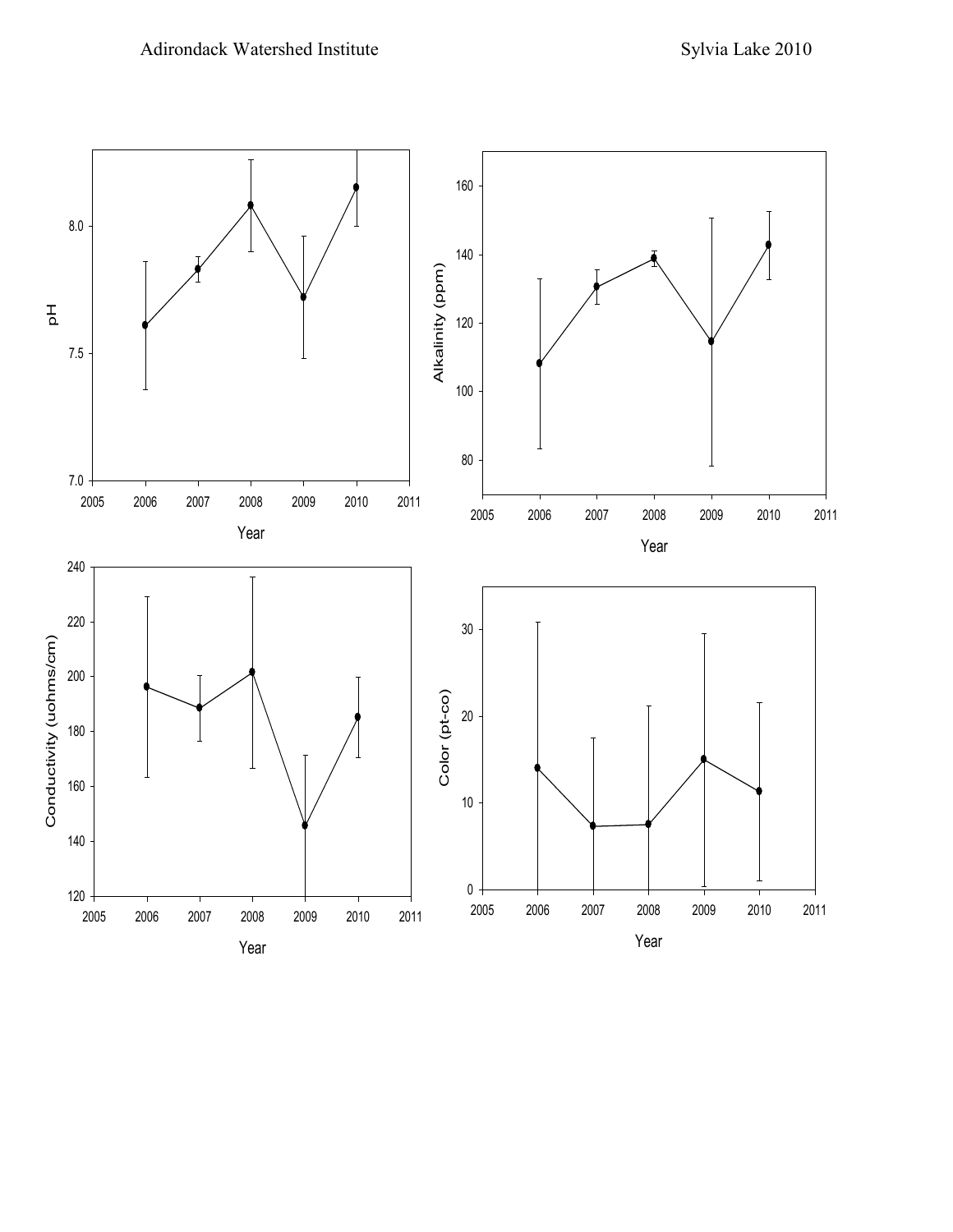